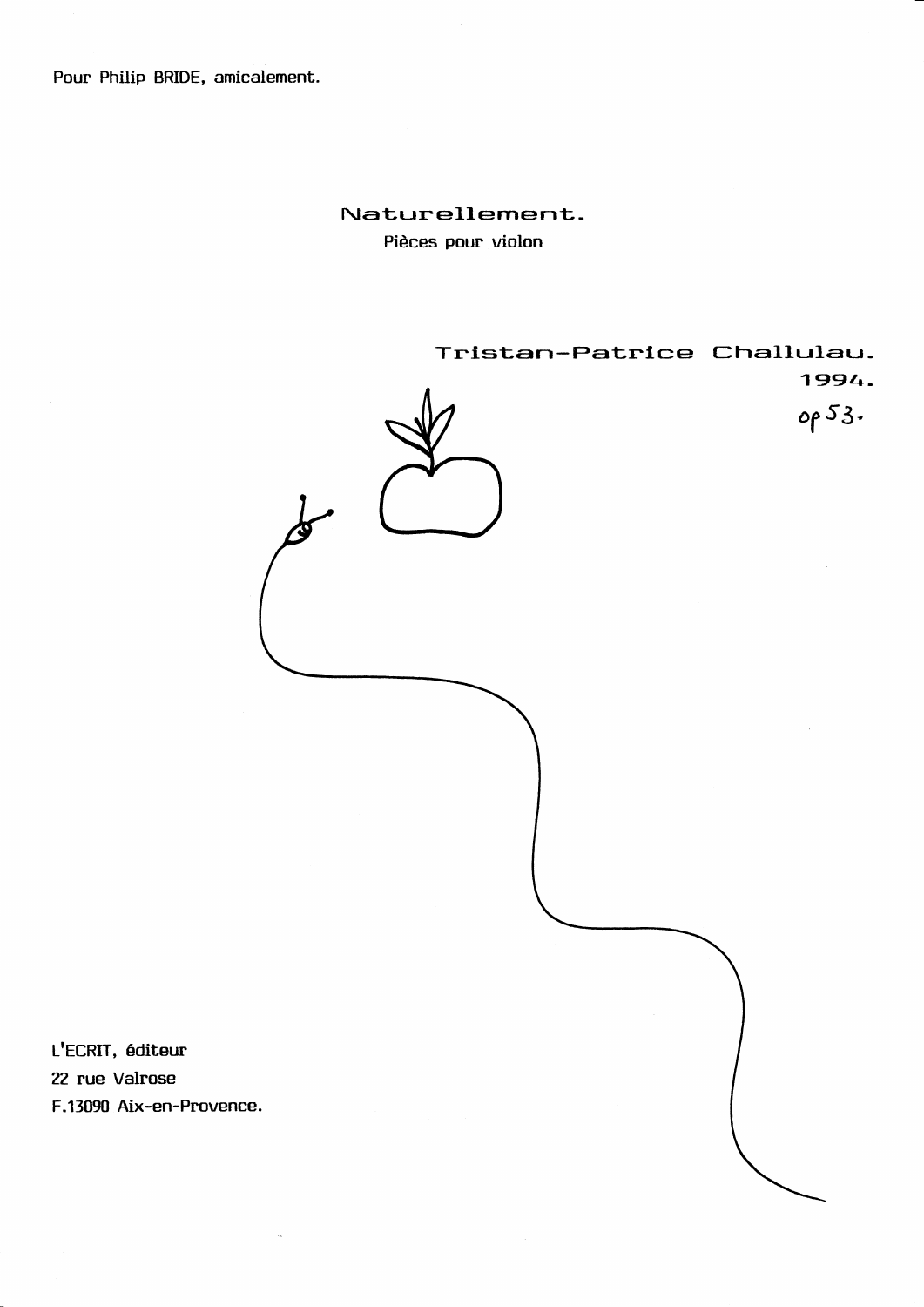## Naturellement.

Pièces pour violon.



1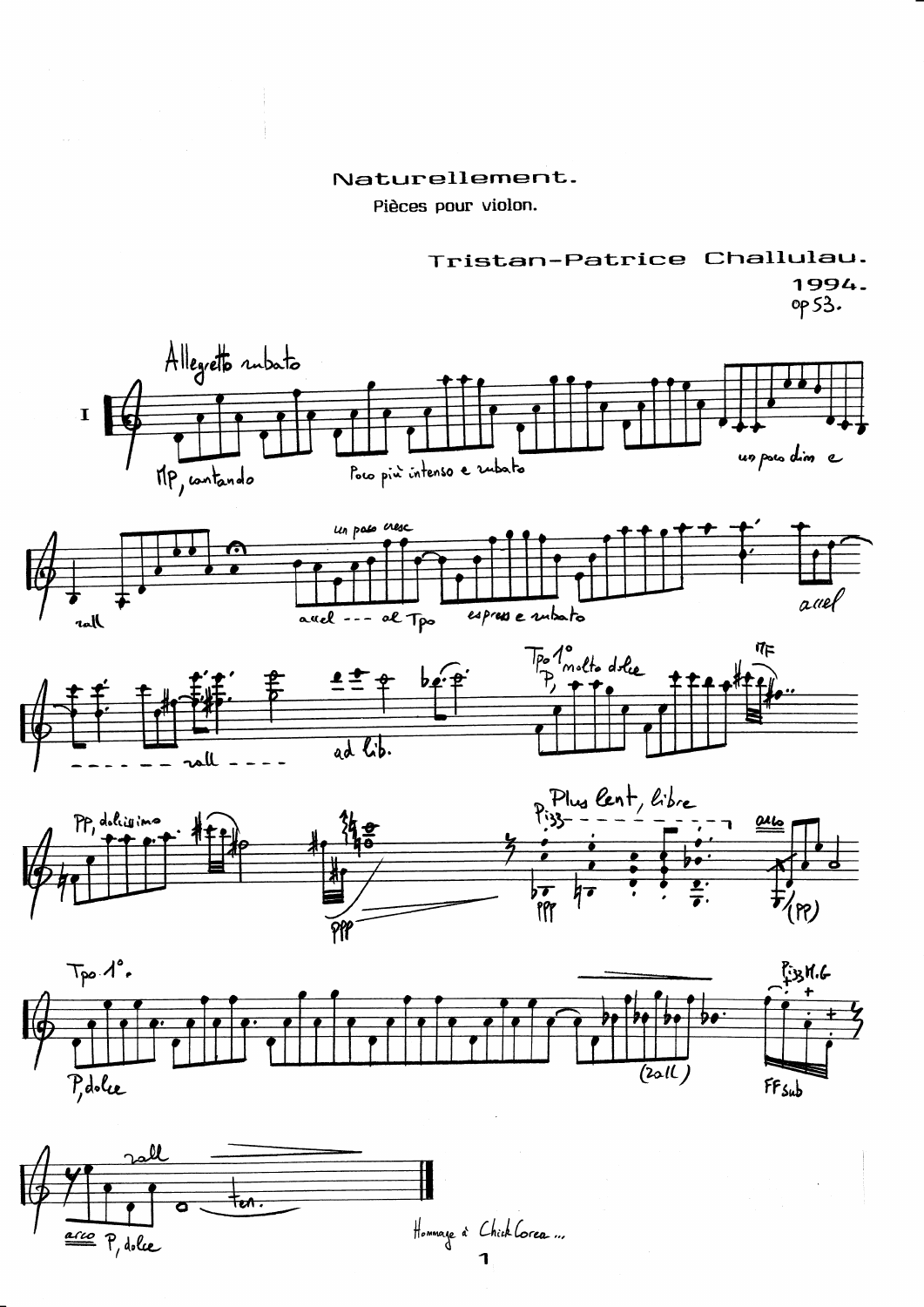

 $\overline{\mathbf{c}}$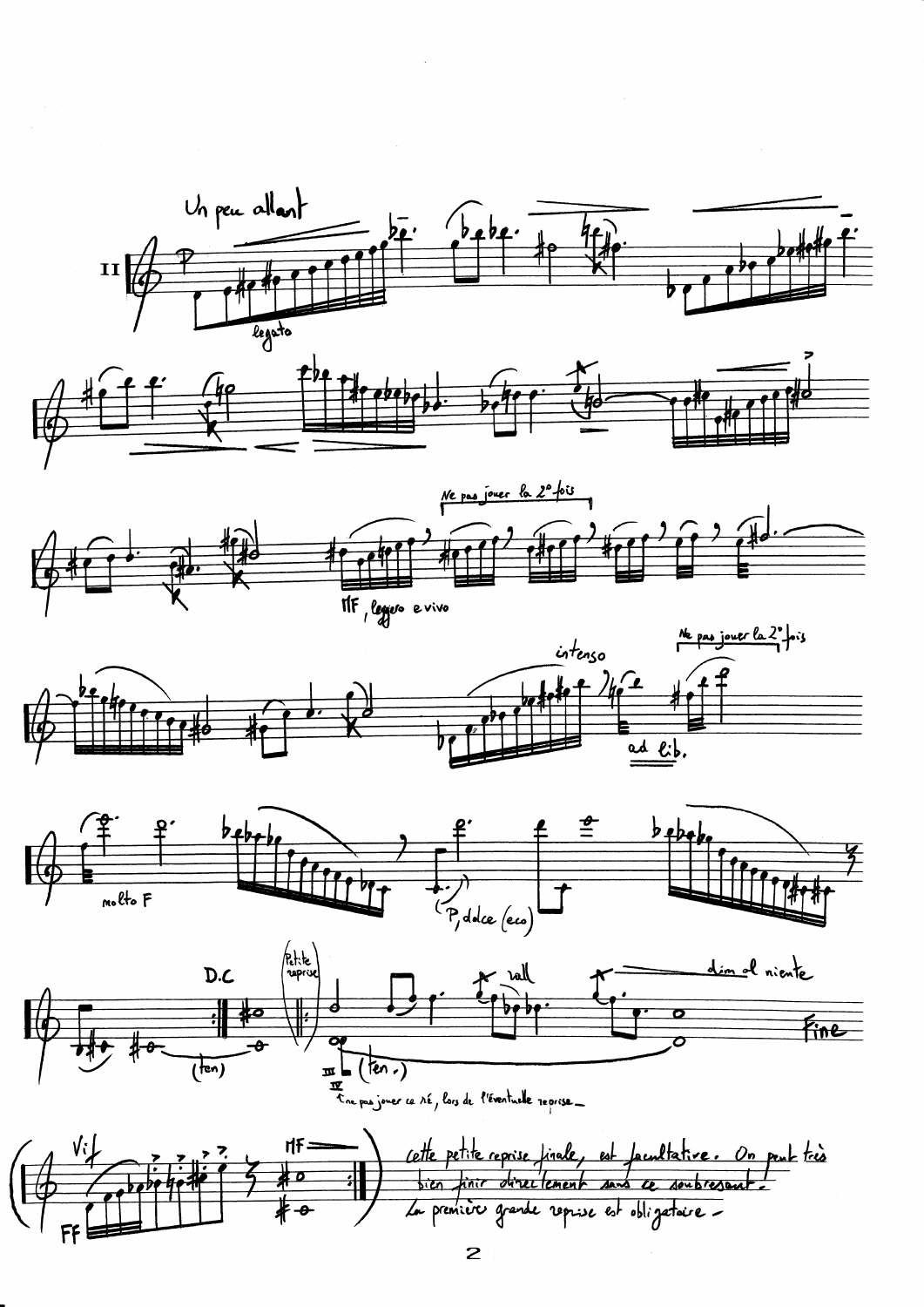











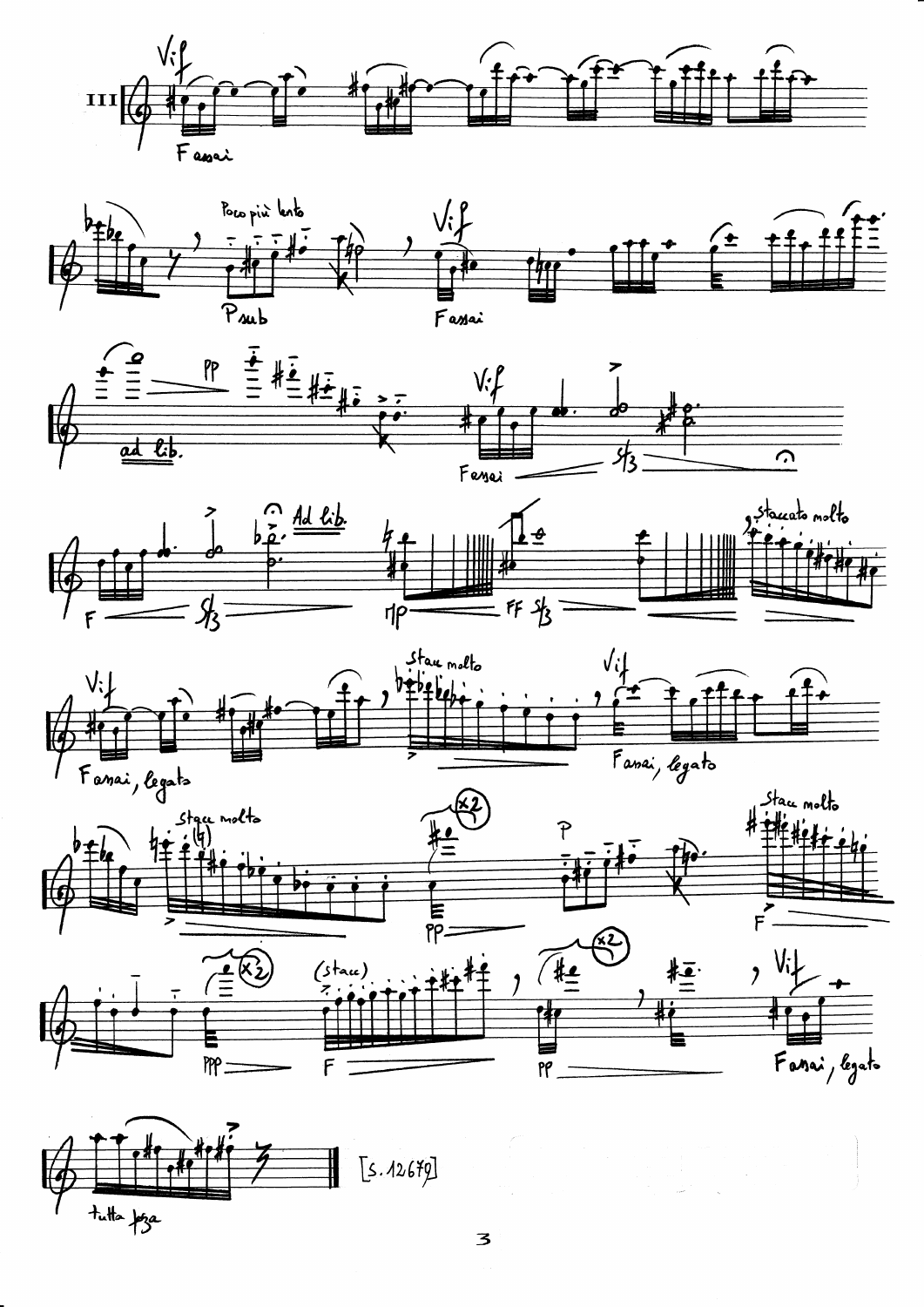## Naturellement.

## Livre II.

Pièces pour violon.

Tristan-Patrice Challulau. 1994.





 $\mathbf{I}$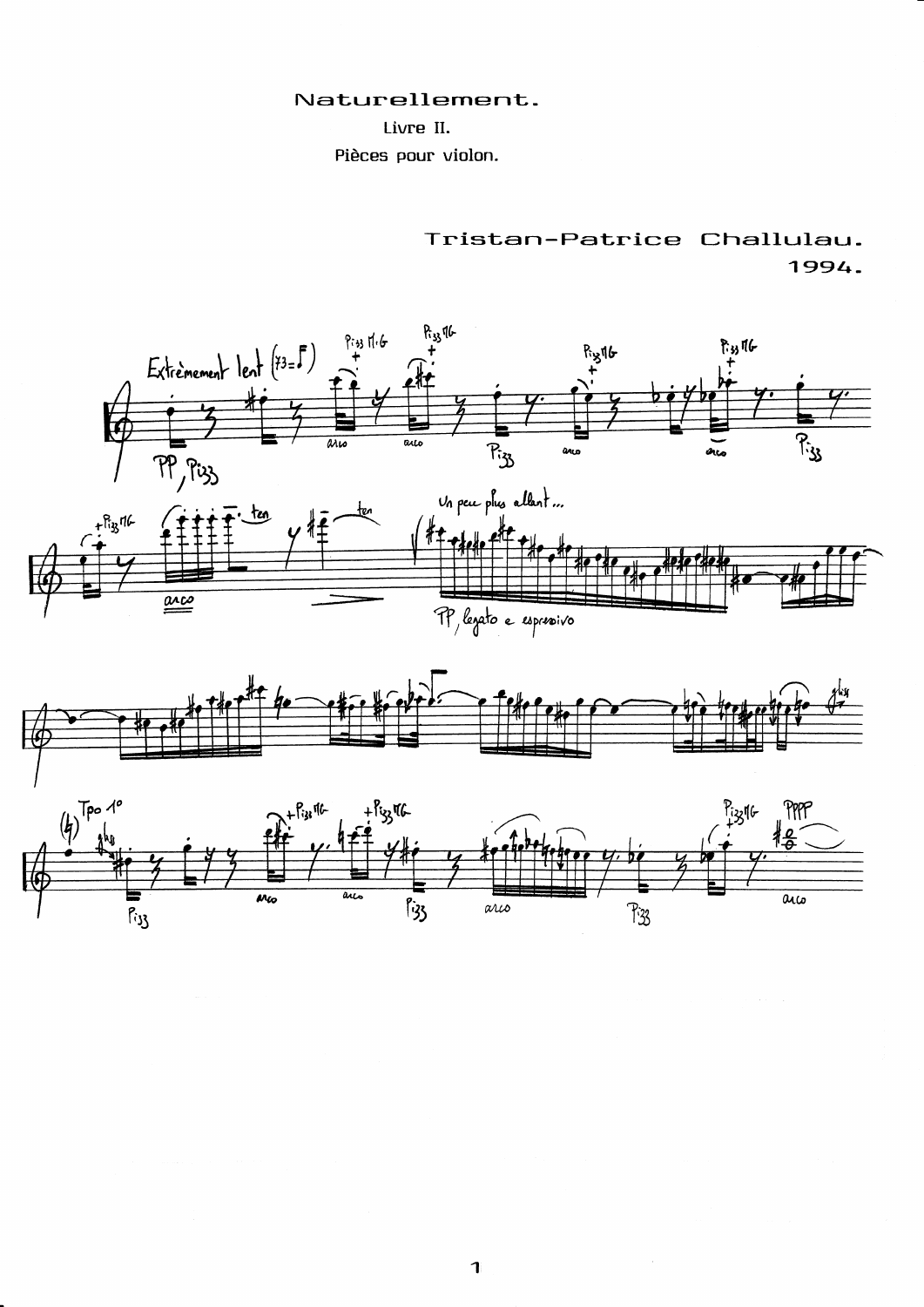$#2$ 



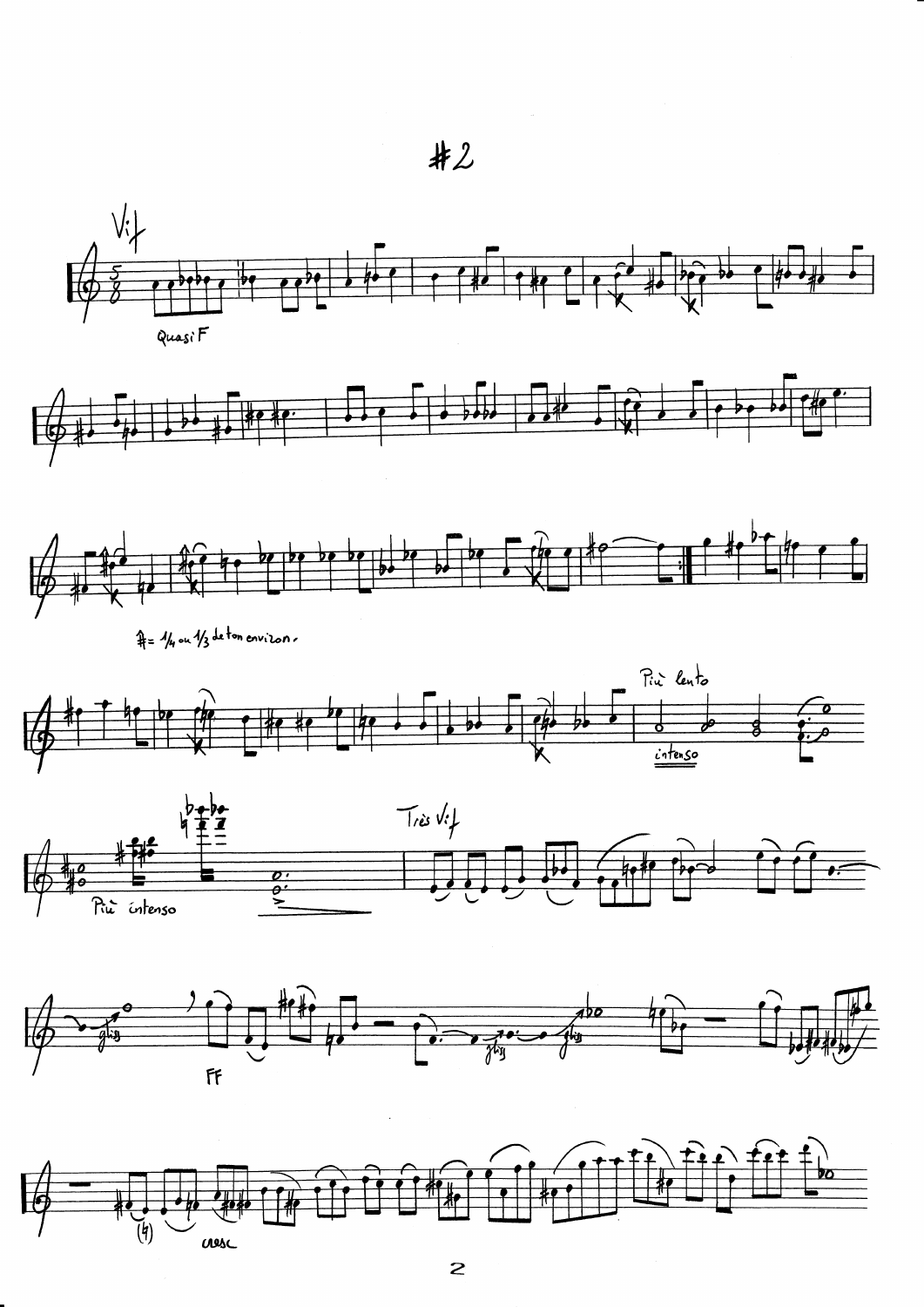













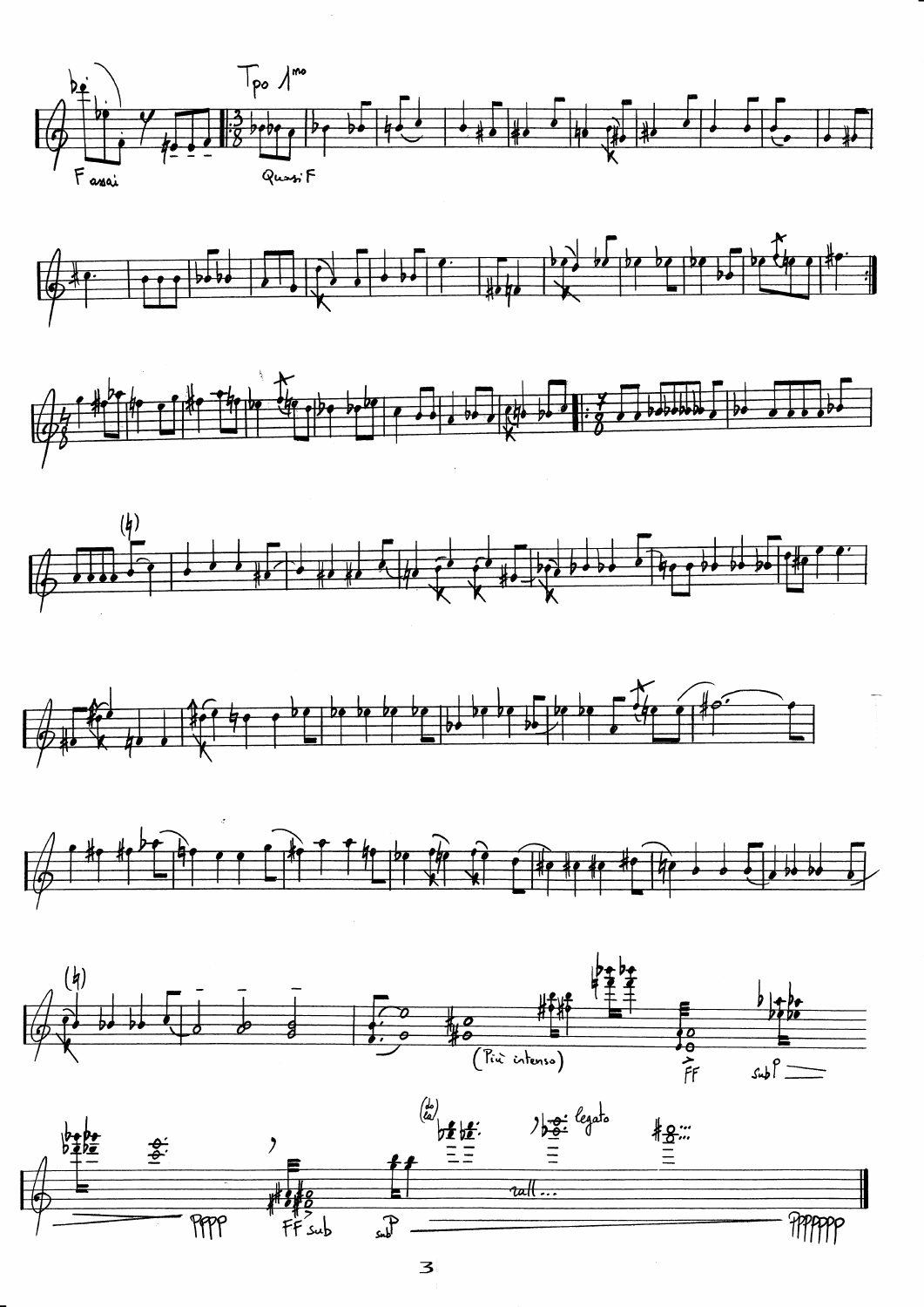